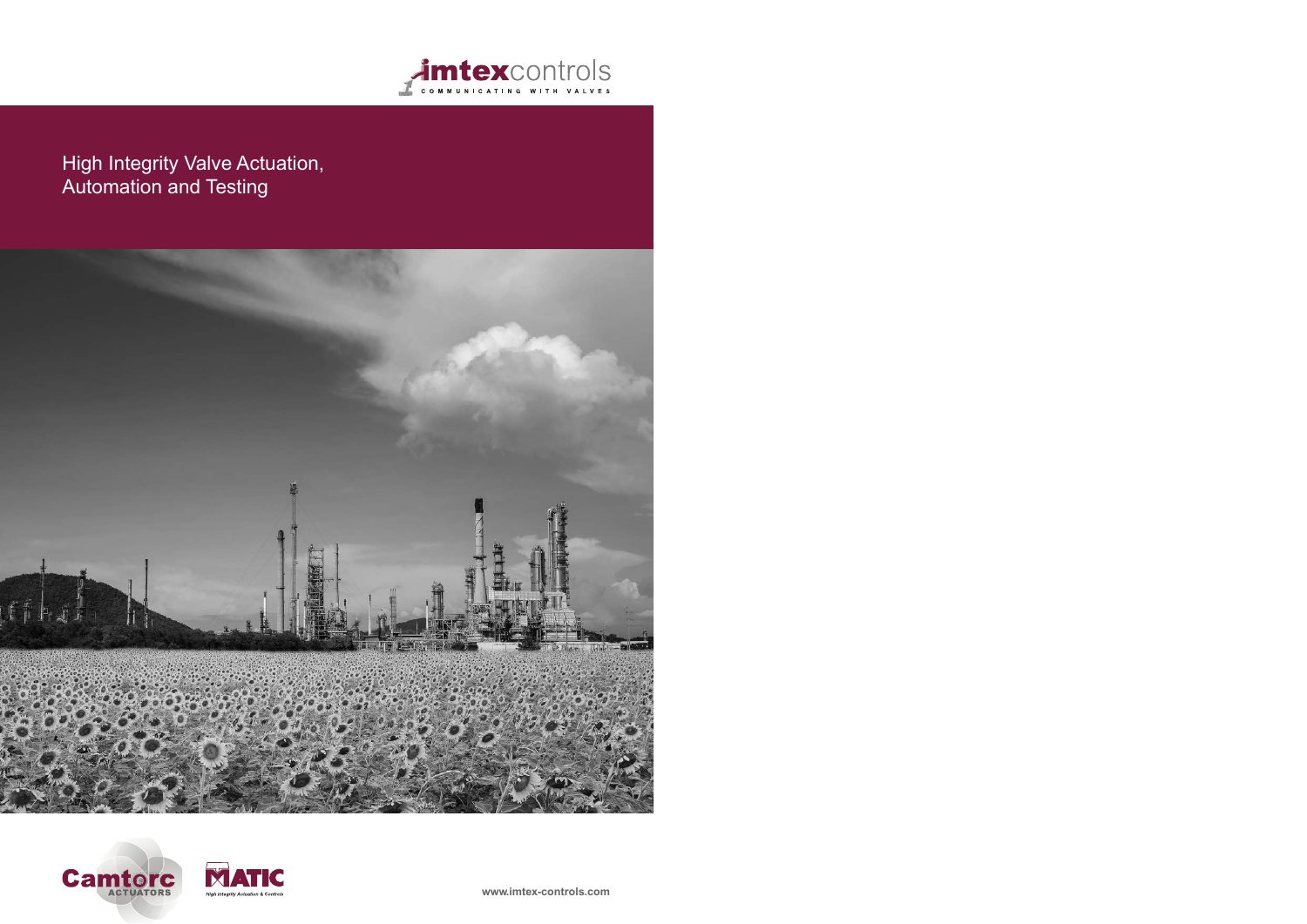# **Optimum Whole Life Performance**

### **Why select Camtorc?**

**Camtorc is a specialist manufacturer/supplier of pneumatic and hydraulic actuators for both on/off and modulating valve and damper systems.**

**The unique Cam mechanical design offers simple, backlash free operation providing extended life of seal and components. The Camtorc Actuator provides high actuation efficiency in a compact design, limiting the space envelope and associated costs of an installation.**

**Camtorc actuators are based on proven designs and are produced from top quality materials. Every part is meticulously selected and subjected to stringent ISO 9001, ATEX and Material quality inspection procedures ensuring excellent technical performance and long service life.**

Investing in a Camtorc Actuator means you will benefit from;

- **Reduced installation cost**
- **Reduced operating cost**
- **Less maintenance**
- **Improved plant safety**

# **Isolation Valve Testing without the Risk** NEW **TripGuard System**

With process-based industries continually seeking to make their plants more efficient, more reliable and above all safer operating environments, a number of equipment test and verification strategies have been developed to facilitate this.

Where operators employ Shut Down Valves to prevent dangerous plant conditions developing, the concept of Partial Stroke Testing (PST) has been promoted to improve efficiency, reliability and safety. Unfortunately, many operators choose not to utilise PST capabilities because of the associated risk of a Spurious Trip occurring.

Imtex Controls developed the TripGuard system to eliminate the risk of spurious trip, allowing operators to get the full benefit of PST implementation.

- **Rotation** 0° to 95° rotation with adjustable end stops
- **Torque Range** Double Acting: 10 to 30,000 Nm / Spring Return: 10 to 20,000 Nm (Spring End)
- **Supply Pressure Range**  Pneumatic Actuators: 2 to 10 barg\*/ Hydraulic Actuators: Low – 3 to 10 barg\*/High -10 to 210 barg\* *(\*Routine overpressure test of 1.5 times the maximum operating pressure)*
- **Ambient Temperature Range** Nitrile Seals: -20°C to +60°C (T6)/ Viton Seals: -20°C to +130°C (T3)/EPDM 70 Seals: -40°C to +130°C (T4). Optional – High (+170°C)/low (-45°C) temperature versions available on request
- **Ingress Protection Weatherproof to IP65/66**
- **Hazardous Certification** ATEX II 2 G IIC c T\*. *(\*Dependent on seal materials)*

The Camtorc series actuators are designed to ensure compact and safe operation of valves and dampers with a constant torque being generated throughout the entire pressure stroke of the actuator. The lack of internal gearing means that backlash is eliminated, making the Camtorc actuator an excellent choice for modulating control applications whilst the unique dual piston design offers excellent characteristics for valves with relatively low Maximum Allowable Stem Torque (MAST) values.

TripGuard ensures that the Camtorc actuator operating the valve is never fully vented during PST. Even if a component in the PST system should fail, the actuator is unable to fully close the valve unless the main ESD system de-energises the valve system's primary ESD solenoid. The result is a guaranteed no closure on PST whilst the ESDV remains fully available for closure in the event of an ESD trip occurring.



Camtorc Actuators are specified for and operate in some of the World's most critical and demanding applications as found in the oil and gas, energy and marine industries.

Camtorc Extreme Services Actuators, offer the same innovation and reliability found in all Camtorc actuators, but with the technical performance to operate in the harshest and most demanding environments.

#### The Extreme Actuator Design includes:

# **Same Technical Performance for Harsher Environments High Integrity 316 Stainless Steel Construction**



### **Solving Valve MAST Issue**

Materials of construction include bodies in either aluminium (Type A), steel (Type S & CS), or Stainless Steel (Type SX & CX). Spring cylinders and internal components are made of steel or 316SS construction with drive shafts of 316 or 17-4PH stainless steel Camtorc actuators are available for pneumatic and hydraulic applications, in either double acting or spring return configuration with a full range of controls.

#### Features & Benefits

- **Cam Design** The unique cam design offers a highly efficient and simple, backlash free operation providing extended life of seals and components.
- **High Integrity Construction** Camtorc actuators only utilise steel and stainless steel materials (excludes Type A variant) for all actuator components and are fully tested on assembly to provide superior operational life. Additionally, Camtorc actuators are readily available without any external tie-rods that are susceptible to corrosion over time.
- **Dual Piston Design on Spring Return Actuators** Significantly reduces the potential for Valve MAST issues occurring.
- **Paint Finish** Standard paint finish for Camtorc actuators is an offshore 2-pack epoxy (other paint specifications available on request).
- **Full Torque Output** The pneumatic spring return version at the beginning of the spring stroke has a 15% increase in torque output, providing extra power for the break torque and at the end of spring, the torque output is the same as that of the double acting variant of the actuator.
- **Compact Dimensions** The high torque output of the pneumatic spring return version allows for the use of smaller actuators (typically up to 40% smaller) with lower swept volume demands when compared to conventional actuator designs.
- **Long Spring Life** All springs are stress relieved after forming to ensure a long life.
- **Whole Life Cost** Camtorc actuators are exceptionally low wearing providing low maintenance and the optimum Whole Life Cost Solution for the customer.